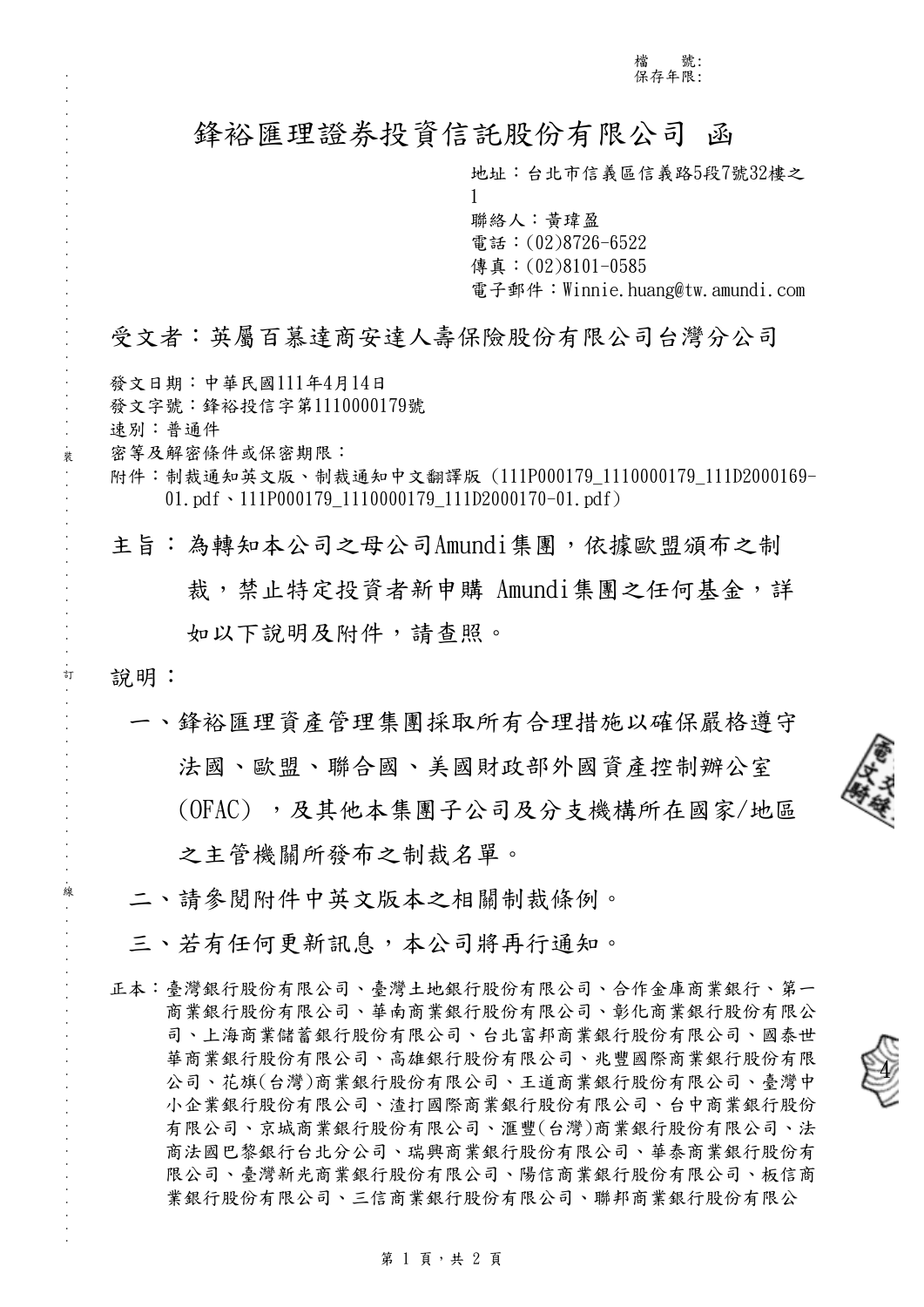司、遠東國際商業銀行股份有限公司、元大商業銀行股份有限公司、永豐商業銀 行股份有限公司、玉山商業銀行股份有限公司、凱基商業銀行股份有限公司、星 展(台灣)商業銀行股份有限公司、台新國際商業銀行股份有限公司、日盛國際商 業銀行股份有限公司、安泰商業銀行股份有限公司、中國信託商業銀行股份有限 公司、基富通證券股份有限公司、鉅亨證券投資顧問股份有限公司、國際康健人 壽保險股份有限公司、英屬百慕達商安達人壽保險股份有限公司台灣分公司、永 豐金證券股份有限公司、安聯人壽保險股份有限公司、凱基證券股份有限公司、 安聯證券投資信託股份有限公司、富盛證券投資顧問股份有限公司、國泰證券投 資顧問股份有限公司、容海國際證券投資顧問股份有限公司、國泰證券投資信託 股份有限公司、野村證券投資信託股份有限公司、新光證券投資信託股份有限公 司、國泰人壽保險股份有限公司、法商法國巴黎人壽保險股份有限公司台灣分公 司、合作金庫人壽保險股份有限公司、富邦人壽保險股份有限公司、宏泰人壽保 險股份有限公司、新光人壽保險股份有限公司、全球人壽保險股份有限公司、台 灣人壽保險股份有限公司、元大人壽保險股份有限公司、富邦綜合證券股份有限 公司、元富證券股份有限公司、中租證券投資顧問股份有限公司、群益金鼎證券 股份有限公司、中國信託綜合證券股份有限公司、日盛證券股份有限公司、保誠 人壽保險股份有限公司

副本: 電2012/04/15文

. . . . . . . . . . . . . . . . . . . . . . . . . . . . . . 裝 . . . . . . . . . . . . . . . . 訂 . . . . . . . . . . . . . . . . 線 . . . . . . . . . . . . . . . . . . . . . . . . . . .

35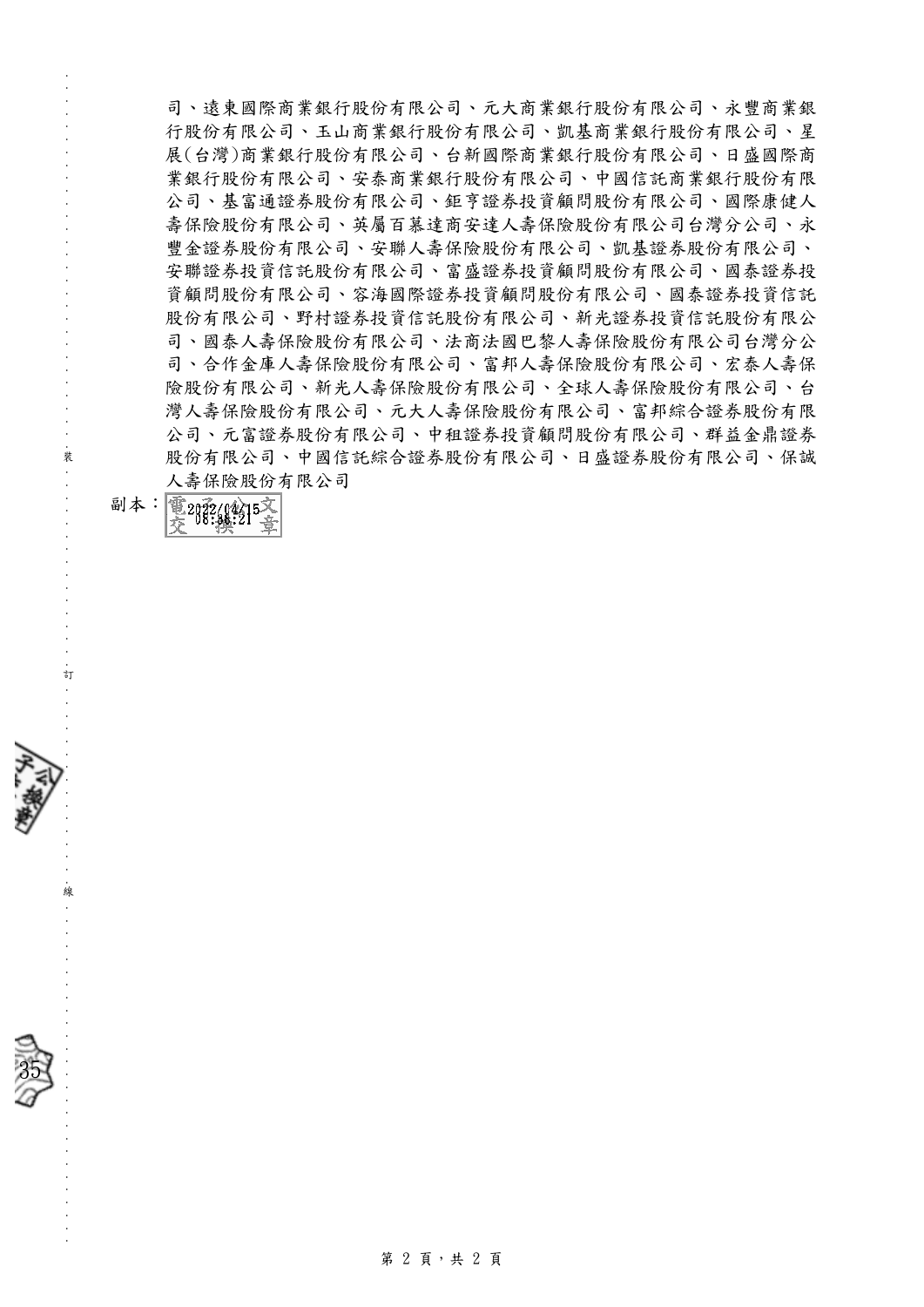# (COUNCIL REGULATIONS EU 2022/328 and 2022/398)

Amundi Group takes all reasonable steps to ensure that it strictly complies with the sanction lists published by France, the European Union, the United Nations, the United States Department of the Treasury's Office of Foreign Assets Control (OFAC) and other local regimes applicable to its subsidiaries and branches in the countries in where it operates.

Sanctions promulgated by the European Union, COUNCIL REGULATION (EU) 2022/328 of 25 February 2022 (articles 5e and 5f), amending Regulation (EC) n°833/2014 & COUNCIL REGULATION (EU) 2022/398 of 9 March 2022 (article 1x and 1y) amending Regulation (EC) n°765/2006, aim at:

- **prohibiting the sale of euro-denominated securities issued after 12 April 2022 or units of collective** investment undertakings offering exposure to those securities;
- **P** prohibiting Union central securities depositaries from providing any service for securities issued after 12 April 2022;
- **that** to any Russian or Belarusian national, any natural person residing in Russia or Belarus, or any legal person, entity or body established in Russia or Belarus.

Consequently, **from 12 April 2022, new subscription in any funds of Amundi Group is prohibited to:**

- **any Russian or Belarusian national**
- **any natural person residing in Russia or Belarus**
- **any legal person, entity or body established in Russia or Belarus**

## with exceptions of:

- $\blacksquare$  Dual nationals\*
- **Nationals of European Union member state resident in Russia or Belarus**
- **Russian or Belarusian natural persons having a permanent or temporary residence permit in a** member state of the European Union

\*Definition of dual nationality in this context: having a Russian or Belarusian nationality *AND a EU Country nationality* 

**Information will be available on the Amundi Group websites.**